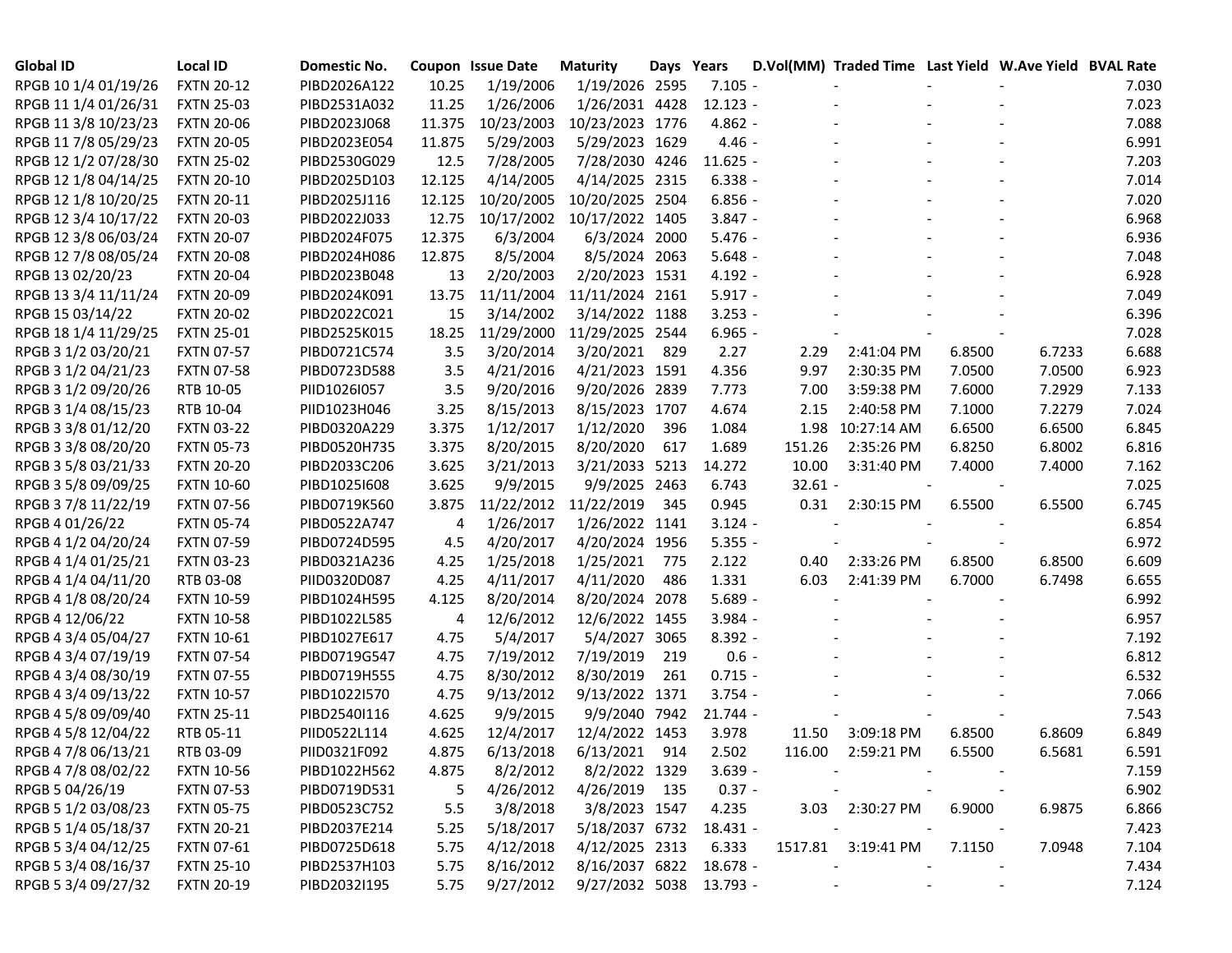| <b>Global ID</b>    | <b>Local ID</b>   | Domestic No. |                          | Coupon Issue Date | <b>Maturity</b>            | Days Years |            |        | D.Vol(MM) Traded Time Last Yield W.Ave Yield BVAL Rate |        |        |       |
|---------------------|-------------------|--------------|--------------------------|-------------------|----------------------------|------------|------------|--------|--------------------------------------------------------|--------|--------|-------|
| RPGB 5 3/4 10/20/21 | RTB 10-03         | PIID1021J039 | 5.75                     |                   | 10/20/2011 10/20/2021 1043 |            | $2.856 -$  |        |                                                        |        |        | 6.736 |
| RPGB 5 3/4 11/24/21 | <b>FXTN 10-55</b> | PIBD1021K551 | 5.75                     |                   | 11/24/2011 11/24/2021 1078 |            | $2.951 -$  |        |                                                        |        |        | 6.846 |
| RPGB 5 3/8 03/01/27 | RTB 15-02         | PIID1527C023 | 5.375                    | 3/1/2012          | 3/1/2027 3001              |            | 8.216      |        | 10.00 11:54:35 AM                                      | 7.3000 | 7.3000 | 7.024 |
| RPGB 5 7/8 02/02/32 | <b>FXTN 20-18</b> | PIBD2032B183 | 5.875                    | 2/2/2012          | 2/2/2032 4800              |            | $13.142 -$ |        |                                                        |        |        | 7.044 |
| RPGB 5 7/8 03/01/32 | RTB 20-01         | PIID2032C014 | 5.875                    | 3/1/2012          | 3/1/2032 4828              |            | 13.218     |        | 3.00 11:20:32 AM                                       | 7.3050 | 7.3150 | 7.079 |
| RPGB 5 7/8 12/16/20 | <b>FXTN 10-52</b> | PIBD1020L525 | 5.875                    | 12/16/2010        | 12/16/2020                 | 735        | 2.012      |        | 2.00 11:50:34 AM                                       | 6.8600 | 6.8600 | 7.007 |
| RPGB 6 1/2 02/22/38 | <b>FXTN 20-22</b> | PIBD2038B224 | 6.5                      | 2/22/2018         | 2/22/2038 7012             |            | 19.198 -   |        |                                                        |        |        | 7.459 |
| RPGB 6 1/2 04/28/21 | <b>FXTN 10-53</b> | PIBD1021D531 | 6.5                      | 4/28/2011         | 4/28/2021                  | 868        | $2.376 -$  |        |                                                        |        |        | 6.580 |
| RPGB 6 1/4 03/22/28 | <b>FXTN 10-63</b> | PIBD1028C635 | 6.25                     | 3/22/2018         | 3/22/2028 3388             |            | 9.276      | 50.00  | 3:00:26 PM                                             | 7.1850 | 7.1850 | 7.088 |
| RPGB 6 1/4 10/20/26 | RTB 15-01         | PIID1526J019 | 6.25                     | 10/20/2011        | 10/20/2026                 | 2869       | $7.855 -$  |        |                                                        |        |        | 7.042 |
| RPGB 6 1/8 09/16/20 | <b>FXTN 10-51</b> | PIBD1020I510 | 6.125                    | 9/16/2010         | 9/16/2020                  | 644        | $1.763 -$  |        |                                                        |        |        | 6.808 |
| RPGB 6 1/8 10/24/37 | RTB 25-01         | PIID2537J015 | 6.125                    | 10/24/2012        | 10/24/2037 6891            |            | 18.867     |        | 5.00 11:57:32 AM                                       | 7.5250 | 7.5290 | 7.913 |
| RPGB 63/8 01/19/22  | <b>FXTN 10-54</b> | PIBD1022G545 | 6.375                    | 7/19/2011         | 1/19/2022 1134             |            | $3.105 -$  |        |                                                        |        |        | 6.940 |
| RPGB 7 1/4 08/19/20 | RTB 10-01         | PIID1020H015 | 7.25                     | 8/19/2010         | 8/19/2020                  | 616        | $1.687 -$  |        |                                                        |        |        | 6.701 |
| RPGB 7 3/4 02/18/20 | <b>FXTN 10-50</b> | PIBD1020B508 | 7.75                     | 2/18/2010         | 2/18/2020                  | 433        | $1.185 -$  |        |                                                        |        |        | 6.673 |
| RPGB 7 3/8 03/03/21 | RTB 10-02         | PIID1021C027 | 7.375                    | 3/3/2011          | 3/3/2021                   | 812        | 2.223      | 1.00   | 2:33:40 PM                                             | 6.8500 | 6.8500 | 6.609 |
| RPGB 7 5/8 09/29/36 | <b>FXTN 25-09</b> | PIBD2536I097 | 7.625                    | 9/29/2011         | 9/29/2036 6501             |            | 17.799 -   |        |                                                        |        |        | 7.390 |
| RPGB 7 7/8 02/19/19 | <b>FXTN 10-48</b> | PIBD1019B485 | 7.875                    | 2/19/2009         | 2/19/2019                  | 69         | 0.189      |        | 489.01 11:36:45 AM                                     | 5.4000 | 5.7211 | 5.472 |
| RPGB 8 07/19/31     | <b>FXTN 20-17</b> | PIBD2031G171 | 8                        | 7/19/2011         | 7/19/2031 4602             |            | 12.6       |        | 20.00 11:05:35 AM                                      | 7.2500 | 7.2500 | 6.992 |
| RPGB 8 09/30/35     | <b>FXTN 25-07</b> | PIBD2535I071 | 8                        | 9/30/2010         | 9/30/2035 6136             |            | 16.799 -   |        |                                                        |        |        | 7.333 |
| RPGB 8 1/2 11/29/32 | <b>FXTN 25-05</b> | PIBD2532K057 | 8.5                      | 11/29/2007        | 11/29/2032 5101            |            | 13.966 -   |        |                                                        |        |        | 7.132 |
| RPGB 8 1/8 12/16/35 | <b>FXTN 25-08</b> | PIBD2535L086 | 8.125                    | 12/16/2010        | 12/16/2035 6213            |            | $17.01 -$  |        |                                                        |        |        | 7.316 |
| RPGB 8 12/07/26     | <b>FXTN 20-13</b> | PIBD2026L139 | 8                        | 12/7/2006         | 12/7/2026 2917             |            | 7.986 -    |        |                                                        |        |        | 7.001 |
| RPGB 8 3/4 05/27/30 | <b>FXTN 20-16</b> | PIBD2030E166 | 8.75                     | 5/27/2010         | 5/27/2030 4184             |            | $11.455 -$ |        |                                                        |        |        | 7.030 |
| RPGB 8 5/8 09/06/27 | <b>FXTN 20-14</b> | PIBD2027I140 | 8.625                    | 9/6/2007          | 9/6/2027 3190              |            | $8.734 -$  |        |                                                        |        |        | 7.021 |
| RPGB 9 1/2 12/04/28 | <b>FXTN 20-15</b> | PIBD2028L151 | 9.5                      | 12/4/2008         | 12/4/2028 3645             |            | $9.979 -$  |        |                                                        |        |        | 7.018 |
| RPGB 9 1/4 11/05/34 | <b>FXTN 25-06</b> | PIBD2534K062 | 9.25                     | 11/5/2009         | 11/5/2034 5807             |            | 15.899 -   |        |                                                        |        |        | 7.286 |
| RPGB 9 3/8 10/05/31 | <b>FXTN 25-04</b> | PIBD2531J042 | 9.375                    | 10/5/2006         | 10/5/2031 4680             |            | 12.813 -   |        |                                                        |        |        | 7.001 |
| RPTB 0 01/02/19     | RPTB 0 01/02/19   | PIBL0618G106 | $\overline{\phantom{a}}$ | 7/4/2018          | 1/2/2019                   | 21         | 0.057      |        | 1.00 10:39:55 AM                                       | 5.0000 | 5.0000 | 5.520 |
| RPTB 0 01/09/19     | RPTB 0 01/09/19   | PIBL0618G115 | $\overline{\phantom{a}}$ | 7/11/2018         | 1/9/2019                   | 28         | $0.077 -$  |        |                                                        |        |        | 5.098 |
| RPTB 0 01/16/19     | RPTB 0 01/16/19   | PIBL1218A011 | $\overline{\phantom{a}}$ | 1/17/2018         | 1/16/2019                  | 35         | 0.096      |        | 2.55 10:00:12 AM                                       | 4.8500 | 4.8500 | 4.872 |
| RPTB 0 01/23/19     | RPTB 0 01/23/19   | PIBL0618G124 | $\overline{\phantom{a}}$ | 7/25/2018         | 1/23/2019                  | 42         | 0.115      | 2.30   | 2:49:08 PM                                             | 5.4000 | 5.4000 | 4.974 |
| RPTB 0 01/30/19     | RPTB 0 01/30/19   | PIBL1218A020 | $\overline{\phantom{a}}$ | 1/31/2018         | 1/30/2019                  | 49         | 0.134      | 219.96 | 3:19:07 PM                                             | 4.8500 | 5.2601 | 5.290 |
| RPTB 0 02/06/19     | RPTB 0 02/06/19   | PIBL0618H132 |                          | 8/8/2018          | 2/6/2019                   | 56         | 0.153      | 20.13  | 2:06:38 PM                                             | 5.4500 | 5.3973 | 5.167 |
| RPTB 0 02/13/19     | RPTB 0 02/13/19   | PIBL1218B038 |                          | 2/14/2018         | 2/13/2019                  | 63         | 0.172      | 0.40   | 3:29:12 PM                                             | 5.2000 | 5.2000 | 5.287 |
| RPTB 0 02/20/19     | RPTB 0 02/20/19   | PIBL0618H141 |                          | 8/22/2018         | 2/20/2019                  | 70         | 0.192      | 0.45   | 3:17:56 PM                                             | 5.5000 | 5.4117 | 5.367 |
| RPTB 0 02/27/19     | RPTB 0 02/27/19   | PIBL0618H150 | $\sim$ $-$               | 8/29/2018         | 2/27/2019                  | 77         | 0.211      | 89.97  | 2:17:02 PM                                             | 5.4650 | 5.4745 | 5.460 |
| RPTB 0 03/06/19     | RPTB 0 03/06/19   | PIBL0618I168 | $\overline{\phantom{a}}$ | 9/5/2018          | 3/6/2019                   | 84         | 0.23       | 9.05   | 3:21:56 PM                                             | 5.3800 | 5.3911 | 5.422 |
| RPTB 0 03/13/19     | RPTB 0 03/13/19   | PIBL1218C056 | $\sim$ $-$               | 3/14/2018         | 3/13/2019                  | 91         | 0.249      | 17.57  | 3:08:04 PM                                             | 5.3400 | 5.3563 | 5.620 |
| RPTB 0 03/20/19     | RPTB 0 03/20/19   | PIBL0618I177 |                          | 9/19/2018         | 3/20/2019                  | 98         | 0.268      | 57.66  | 3:53:00 PM                                             | 5.5000 | 5.4994 | 5.666 |
| RPTB 0 03/27/19     | RPTB 0 03/27/19   | PIBL1218C064 | $\overline{\phantom{a}}$ | 3/28/2018         | 3/27/2019                  | 105        | $0.287 -$  |        | $\overline{\phantom{a}}$                               |        |        | 5.726 |
| RPTB 0 04/03/19     | RPTB 0 04/03/19   | PIBL0618J185 | $\overline{\phantom{a}}$ | 10/3/2018         | 4/3/2019                   | 112        | 0.307      |        | 3.06 11:12:49 AM                                       | 6.0000 | 6.0000 | 5.821 |
| RPTB 0 04/10/19     | RPTB 0 04/10/19   | PIBL0618J194 | $\blacksquare$           | 10/10/2018        | 4/10/2019                  | 119        | $0.326 -$  |        |                                                        |        |        | 5.876 |